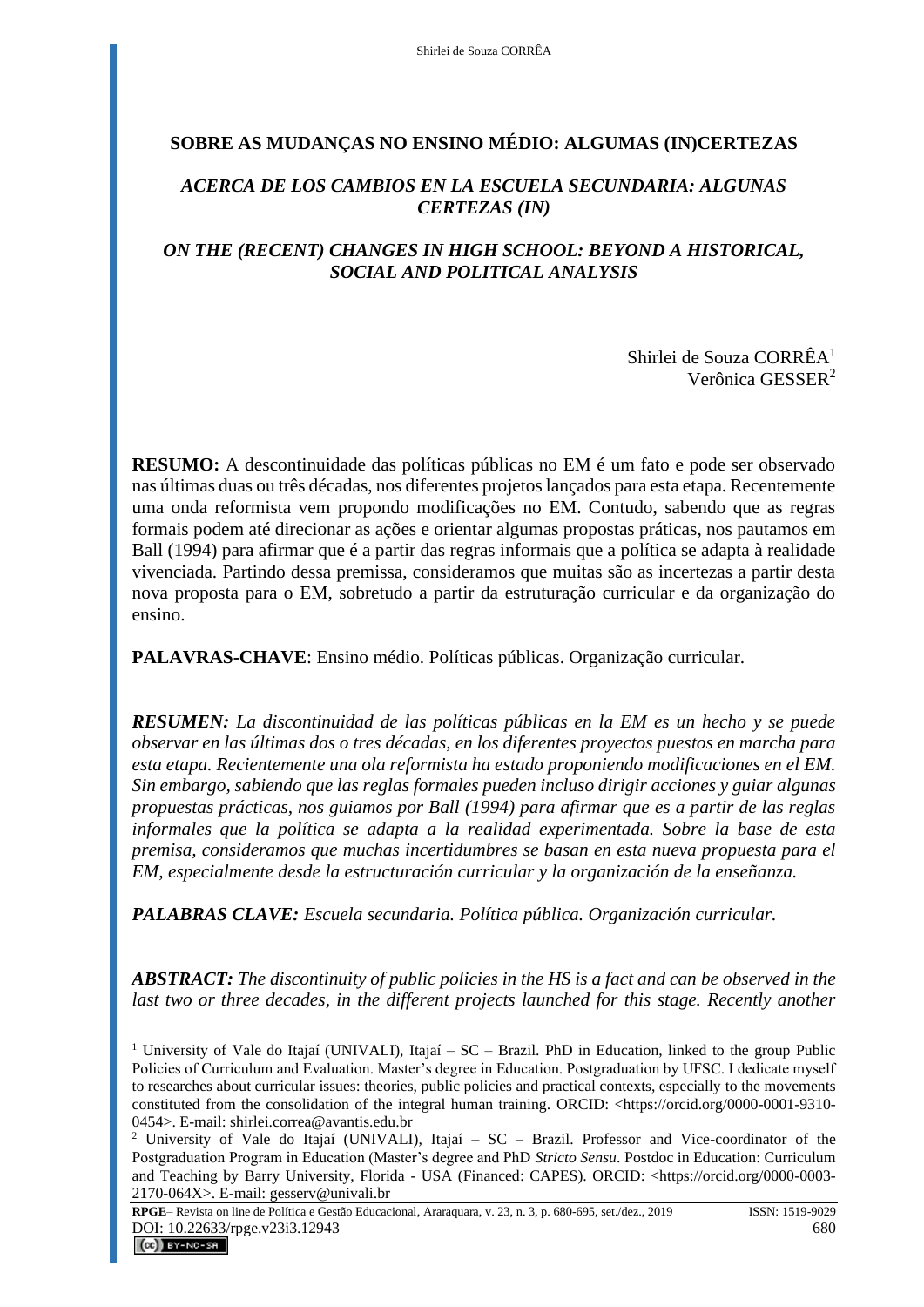*reformist wave has been proposing changes in HS. However, knowing that formal rules can direct actions and guide some practical proposals, we are guided by Ball (1994) to affirm that it is from the informal rules that politics adapts to the reality experienced. Starting from this premise, we consider that many are the uncertainties from this new proposal for the HS, especially from the curricular structuring and the organization of the teaching.*

*KEYWORDS: High school. Public policy. Curriculum organization.*

## **Introduction**

There are times when Brazilian High School (HS) has motivated a series of discussions, either from its organization, from its operation and, mainly, from the indexes that denounce the failure of this last stage of Brazilian basic education.

However, in recent months, in view of the impacting events for the Brazilian HS, the discussions have been heated, especially in view of the transformations and modifications in the curricular structure and organization. Both the movements in defense, and those that criticize these changes allow us to realize the need to discuss some issues that are part of this movement experienced by the Brazilian HS.

Considering these issues, this article was organized in order to discuss the different movements that the Brazilian HS experienced, problematizing, from this trajectory, the central issue: recent changes. To this end, we initially explored the (dis) continuity of HS-oriented public policies, as well as some attempts to break the historically established duality. We then discuss the impact of these changes initially imposed via Provisional Measure and the propositions of these changes in the educational context of Brazilian HS.

## **Educational public policies for HS: some (mis)ways**

While recognizing the important moments that Brazilian HS (with another nomenclature) has gone through, since the conquest of the secular school, facing the duality of teaching - between the propaedeutic and the professional, we chose to accelerate our discussion and have as a stage the actions that took place from the 1980s onwards, mainly because we understands this period as fruitful for the most impacting changes in the world educational context.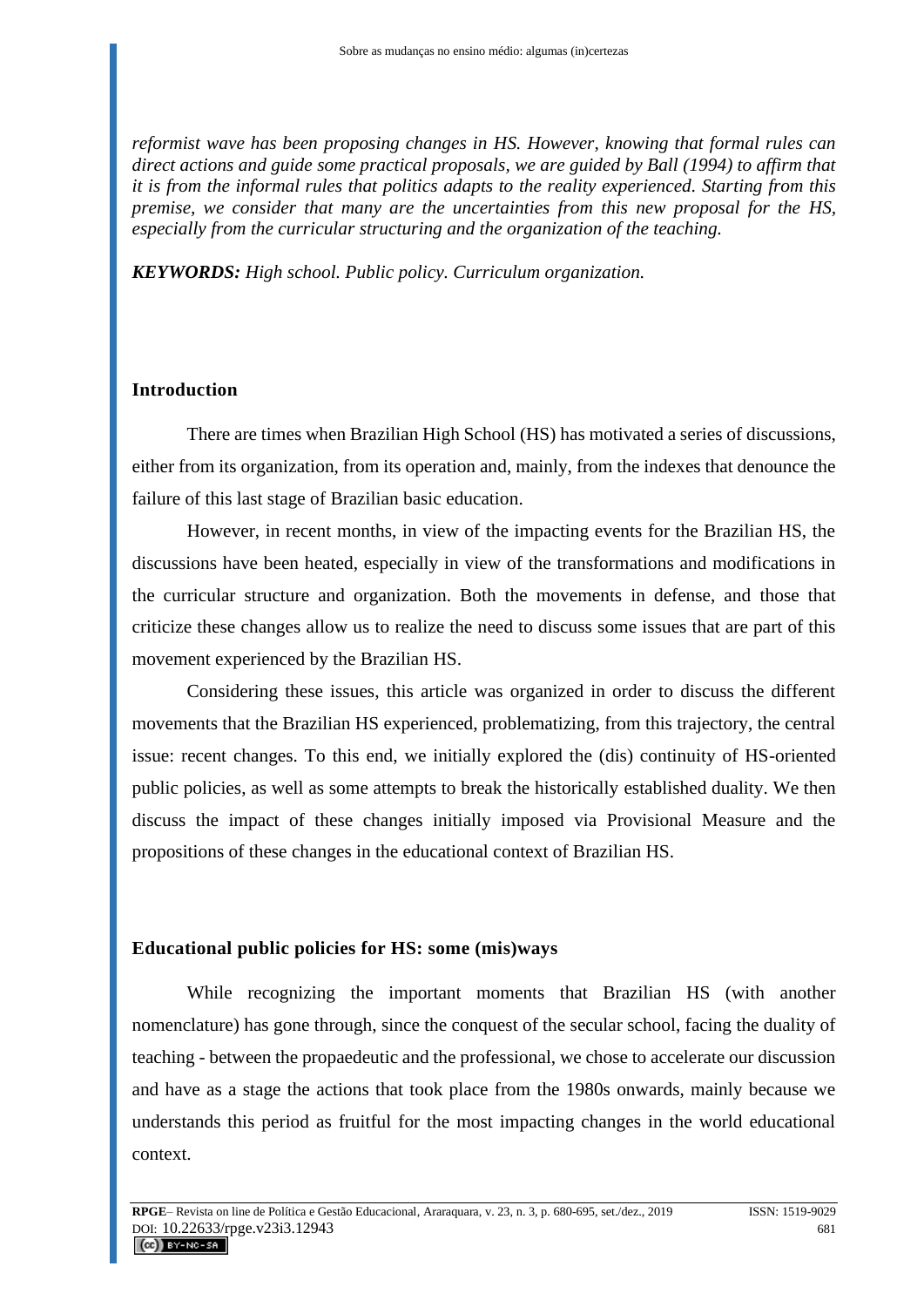The political and economic scenario experienced in the years prior to this period, in Latin American countries, was marked by crises that denounced from the increase in inflation and unemployment to the indebtedness of the public coffers. In an attempt to overcome this crisis and discuss actions that could boost growth in these countries, a meeting, known worldwide as the "Washington Consensus", was held in the US capital. The proposal discussed at this meeting, which was attended by American and Latin American economists, was to ensure the development of these countries in crisis. As a result of this meeting, a document was created with some orientations, among them, we highlight three proposals: 1. Privatization of stateowned companies; 2. Reduction of taxes for companies and; 3. Commercial and economic opening (DEMO, 1997).

These conditions, when accepted by these countries, ensured the spread of neoliberalism and began to influence other contexts that went beyond the economy, including education. Above all, because (powerful and influential) institutions such as the International Monetary Fund (IMF) and the World Bank (WB) used the typically neoliberal proposals as a necessary condition for granting new loans.

The Brazilian context, marked by political, economic and social struggles and, stimulated by the desire of civil society for the return to democracy, was, during this period, the scene of some reforms that gave a new configuration to Brazilian society. The Federal Constitution - CF (Portuguese initials) of 1988 as well as the Law of Guidelines and Bases - LDB (Portuguese initials) of 1996 assumed a central role in relation to these new changes in the educational scenario of the country, which, as in other sectors, was directly modified after the dictatorial period, above all, with the arrival of these movements influenced by Neoliberalism.

The CF, symbol of the democratization of the country, assumed an intentional relationship with education, favoring the global development of the student, contrary to the Taylorist/Fordist formula that influenced education hitherto guided by the dictatorial regime. In its wording, education was cited in article 205 with the following text: "Education, the right of all and the duty of the State and the family, will be promoted and encouraged with the collaboration of society, aiming at the full development of the person, his preparation for the exercise of citizenship and its qualification for work".

Likewise, the new LDB number 9394, approved in 1996, expressed, from its text, democratic characteristics, which marked important changes, especially considering education as a public good and the right of all citizens. However, in the midst of contradictions, this same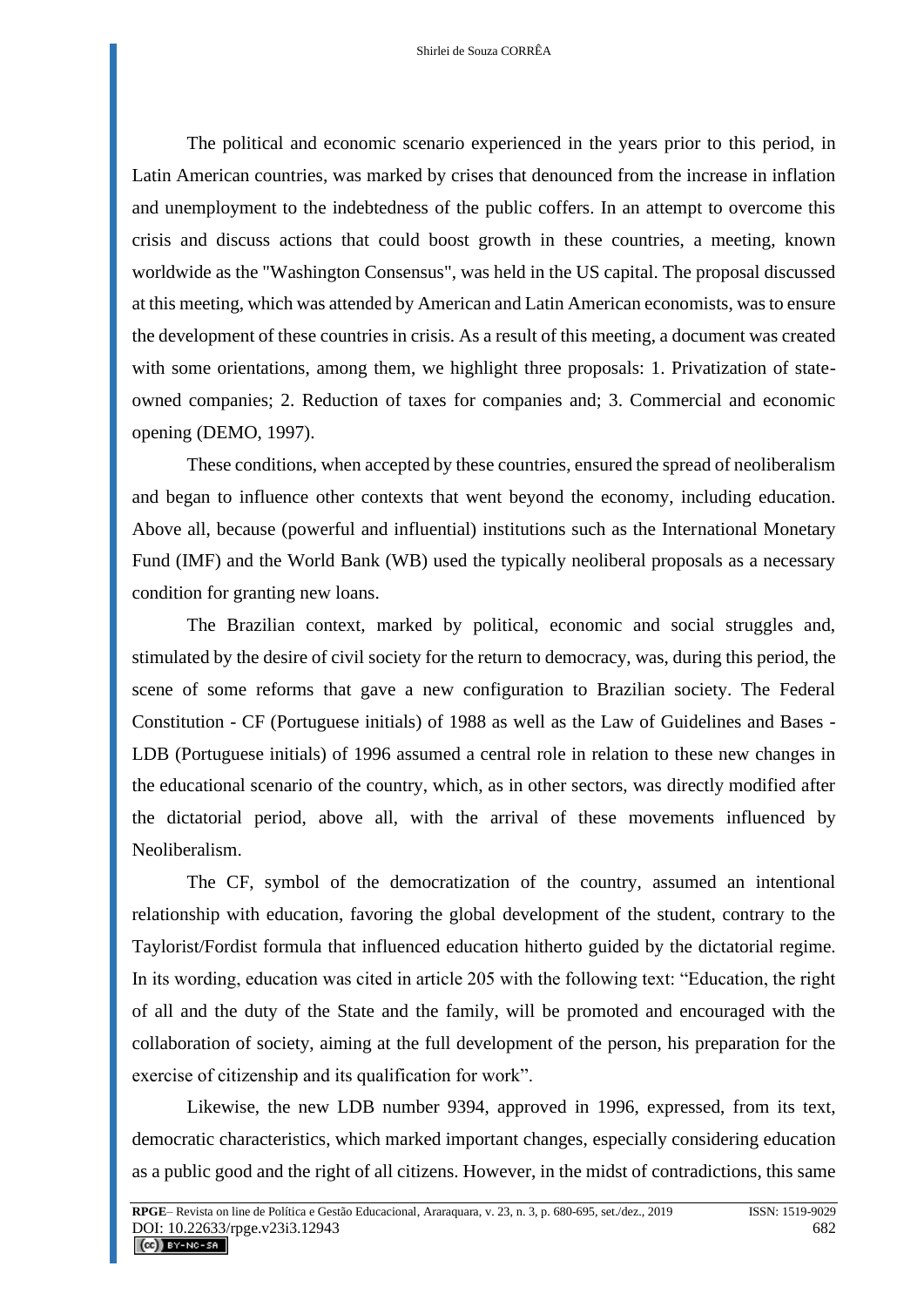legislation imprinted, in practice, a neoliberal discourse on education in the country, which according to Nascimento (2007), was characterized by flexibility in adapting to current standards of deregulation and privatization, also taking into account, to the interests of the government. These interests, which provided LDB with a function not only of "changeinducing, but also as a result of the change framework" (MOEHLECKE, 2012, p. 56), were mainly based on the need for adaptation in the country, to be linked to capitalist sociability and to guarantee its insertion in the world economy. This adjustment process experienced by the country during this period was also influenced by international organizations.

Using the discourse of inserting Brazil in this new world order, in the logic of international economic globalization, the Brazilian government, and many other countries, welcomed the formula of Neoliberalism as the immediate solution to the recurring problems that the country was experiencing, opting for actions such as the deregulation of the economy, minimal state intervention, privatization, tax reduction, the encouragement of competition and profit making.

With education as one of the main targets, neoliberal hegemony remained linked to the idea that the State, by adhering to such a proposal, would no longer maintain bureaucratic structures, disregarding expenditures, leaving private education to promote quality in order to guarantee efficiency.

From the adaptations necessary to the intervention of the neoliberalist project, a series of changes led to a new conception of education. In the case of HS, the first refers to the change of nomenclature: the former *2º grau* (Second level in a literal translation) has been renamed "High School". With a new denomination, the HS started to be considered, from this legislation, as the final stage of basic education, assuming its formative function. In addition to these, Law nº 9394/96 brought another change: by denying the legal provisions of Law nº 5692/71, the paragraph 2 of Art. 1 determines that school education and, consequently, the HS, must be linked to the world of work and social practice. The HS, from Article 35 of the referred law, had the purpose of ensuring the

> [...] consolidation and deepening of knowledge acquired in elementary school, enabling the continuation of studies, basic preparation for work and the citizenship of the student, to continue learning in order to be able to adapt flexibly to new conditions of subsequent occupation or improvement; the improvement of the student as a human person, including the ethical formation and the development of intellectual autonomy and critical thinking; the understanding of the scientific-technological foundations of the productive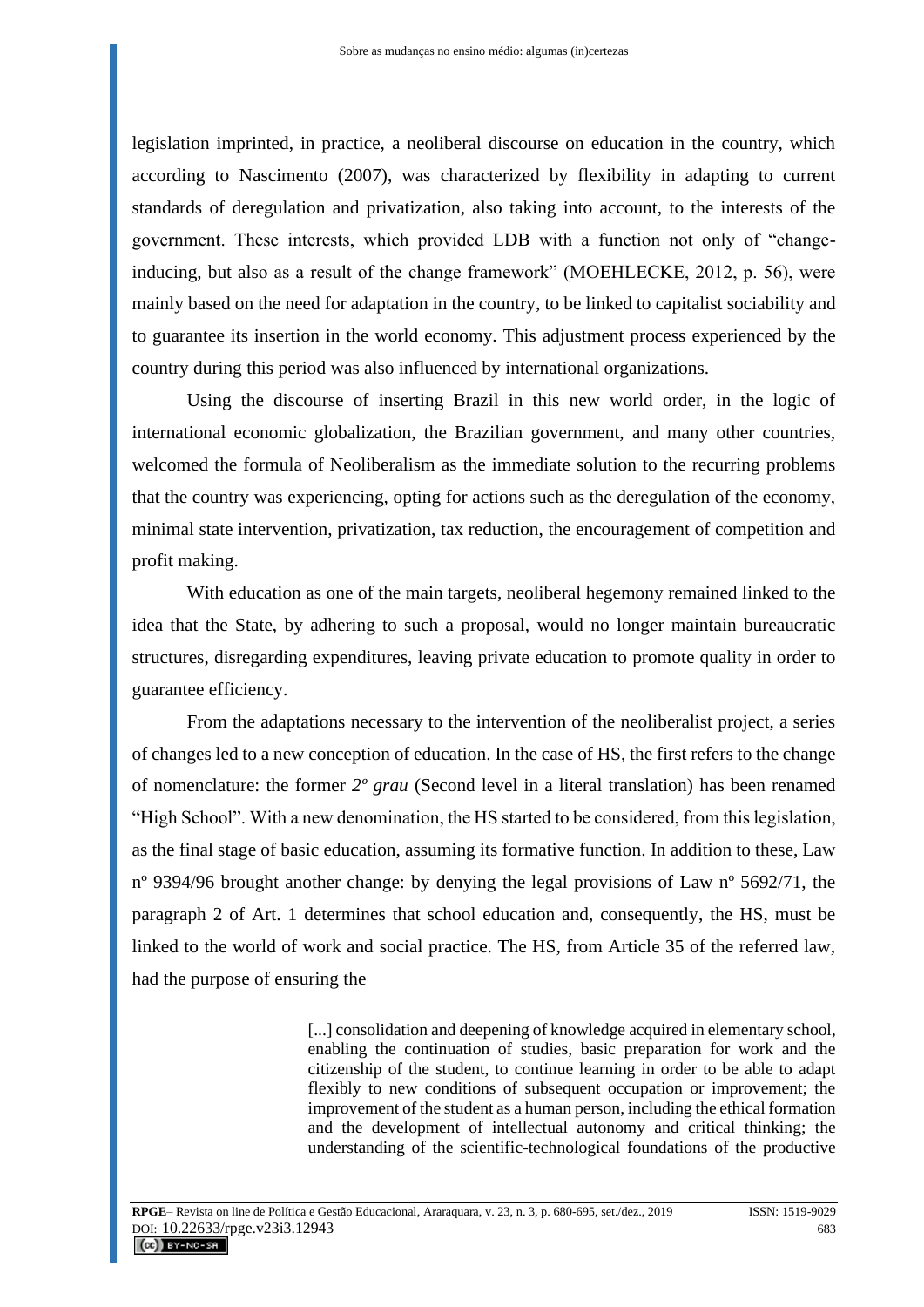processes, relating theory to practice, in the teaching of each discipline (BRASIL, 1996).<sup>3</sup>

The changes established by LDB were soon added by others that, in Frigotto's (2005) view, were strictly based on authoritarian and mercantilist actions. On April 17, 1997, under the Fernando Henrique Cardoso government, Decree nº 2208, made public the new direction that the HS would take, and, since then, the technical education offered in a complementary, parallel or sequential way, necessarily separated from the regular HS. Art. 5 of this decree pointed to the main change in this type of teaching: "Vocational education at technical level will have its own curricular organization independent of high school". Thus, it was evident the rupture between the process that was developing, through an integrated curriculum between professional education and HS. According to Morais (2013, p. 22), this new curricular configuration, combined with political changes, favored the implementation and economic rationalization of a private base. This has resulted, as announced, in the strong presence of international institutions in the reform, financing and organization of HS education in the country.

It is clear that the political and economic context experienced in this period in Brazil was influenced by the conditions established since the 1990s, and from then on, State reform was necessary. Such state reorganization - which occurred in several countries that had a dependency relationship with developed countries, especially in Latin America, resulted in the provision of technical and financial support by international organizations. According to Frigotto and Ciavatta (2006, p. 624), these supports, despite meeting the need for financial resources that Brazil was experiencing at the time and, mainly, promoting the country's insertion in the globalized economy, contributed negatively to the expansion of the HS, especially because in these neoliberal principles "was present the productivist view, called the accumulation (or theory) of human capital that conceives education as preparation of individuals for the labor market".

Article 7 of Decree nº 2.208/1997, establishes that, for the elaboration of the curricular guidelines for the technical education "studies of identification of the profile of skills necessary

**RPGE**– Revista on line de Política e Gestão Educacional, Araraquara, v. 23, n. 3, p. 680-695, set./dez., 2019 ISSN: 1519-9029 DOI: 10.22633/rpge.v23i3.12943 684

<sup>3</sup> [...] consolidação e aprofundamento dos conhecimentos adquiridos no Ensino Fundamental, possibilitando o prosseguimento de estudos, a preparação básica para o trabalho e a cidadania do educando, para continuar aprendendo de modo a ser capaz de se adaptar com flexibilidade a novas condições de ocupação ou aperfeiçoamento posteriores; o aprimoramento do educando como pessoa humana, incluída a formação ética e o desenvolvimento da autonomia intelectual e do pensamento crítico; a compreensão dos fundamentos científicotecnológicos dos processos produtivos, relacionando a teoria com a prática, no ensino de cada disciplina (BRASIL, 1996).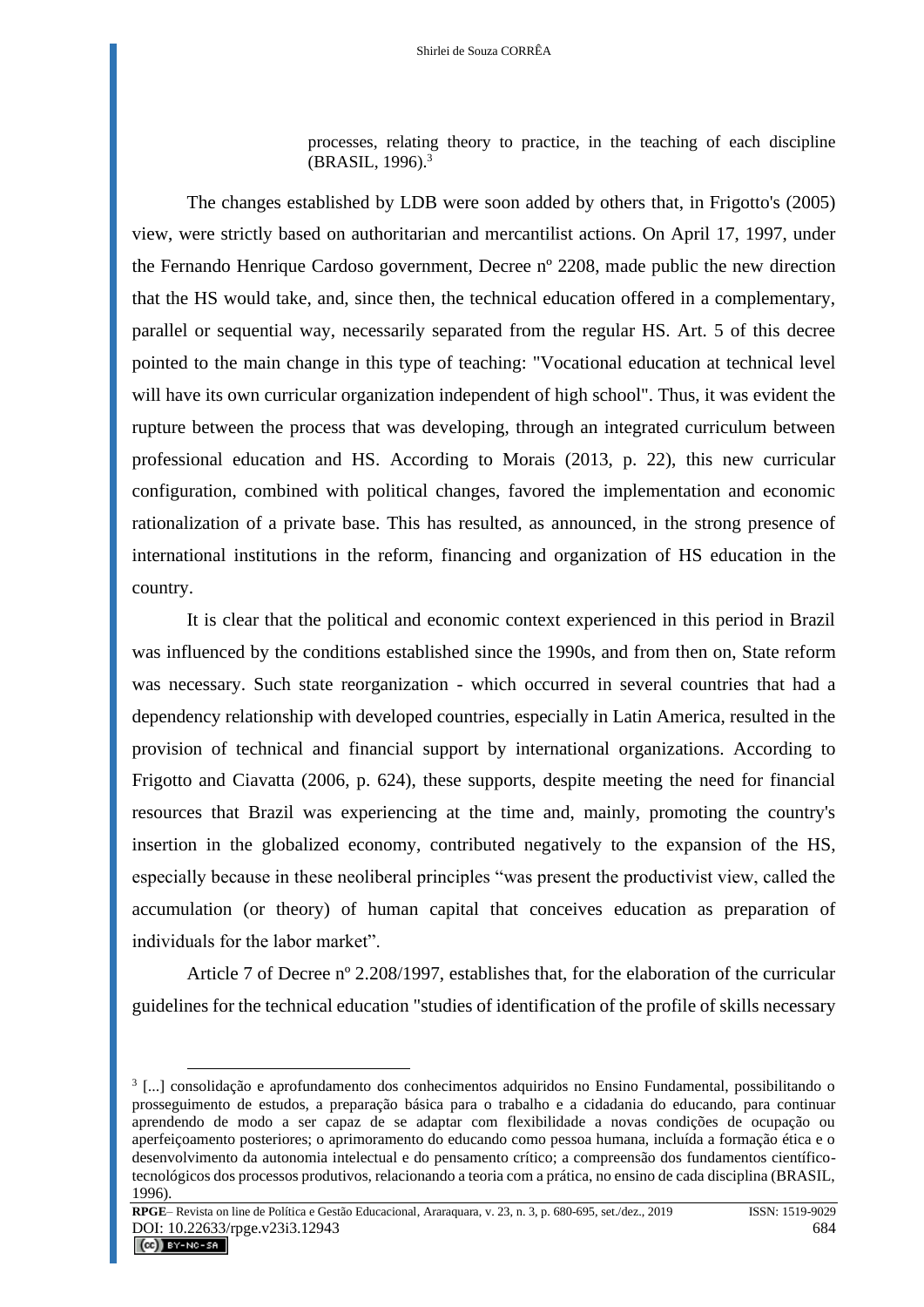for the required activities must be carried out, after hearing the interested sectors, including workers and employers". What makes it clear, therefore, that the curricular organization, according to this intentionality, followed a competency model necessary for the individual performance of development and was at the service of organicity, flexibility and adequacy to productive activities.

Concerning curricular organization, this tendency was influential, as it hypertrophied "the individualistic dimension and competition and induced the light training of young and adult workers in pragmatic, technical and fragmented courses, or brief work preparation training". What was experienced from this context was an adaptation of the curriculum to meet the needs of the labor market, meeting an economic logic. For Isleb (2014, p. 29):

> It is noteworthy that both DCNEM and PCN's were constituted as central curriculum policies in the 1990s. Their principles were based on the development of competences and skills, which linked the formation of subjects in a more pragmatic and strict manner, focused on meeting the demands of the world of work.<sup>4</sup>

Although these documents were criticized, since their preparation did not involve the participation of teachers and there was no popular debate, they were milestones in this historical context and contributed to the organization of education, especially in HS. The National Curriculum Parameters – PCNs (Portuguese initials), defined a modification in the curricular organization, when it was no longer organized by disciplines and started to be organized based on guidelines that allowed the formulation of professional profiles, based, as stated, on the development of competences. Likewise, the National High School Curriculum Guidelines – DCNEM (Portuguese initials), elaborated at the end of the 1990s, were based on these determinants: education was subject to market subordination. Moehlecke (2012) and Lopes (2006) contribute: through the hybrid discourse of the guidelines, there were biased and intentional plans and actions that focused on education as a manpower educator, focused exclusively on meeting market needs. Following the same tone, Czernisz states, there was a

> [...] reinforcement of the tendency of a training characterized by a strong connection with the demands of the worker by a market guided by the technological advance. In high school, this data is reinforced by item II of article 35 of LDBEN n. 9.394/96, which comments on adapting flexibly to new occupations. It is also reinforced by article 39 of this Law when referring

**RPGE**– Revista on line de Política e Gestão Educacional, Araraquara, v. 23, n. 3, p. 680-695, set./dez., 2019 ISSN: 1519-9029 DOI: 10.22633/rpge.v23i3.12943 685<br> **CCC**) EY-NO-SA <sup>4</sup> Ressalta-se que tanto as DCNEM quanto os PCN's se constituíram como políticas curriculares centrais na década de 1990. Seus princípios estavam baseados no desenvolvimento de competências e habilidades, que atrelavam a formação dos sujeitos de maneira mais pragmática e estrita, voltada a atender às demandas do mundo do trabalho.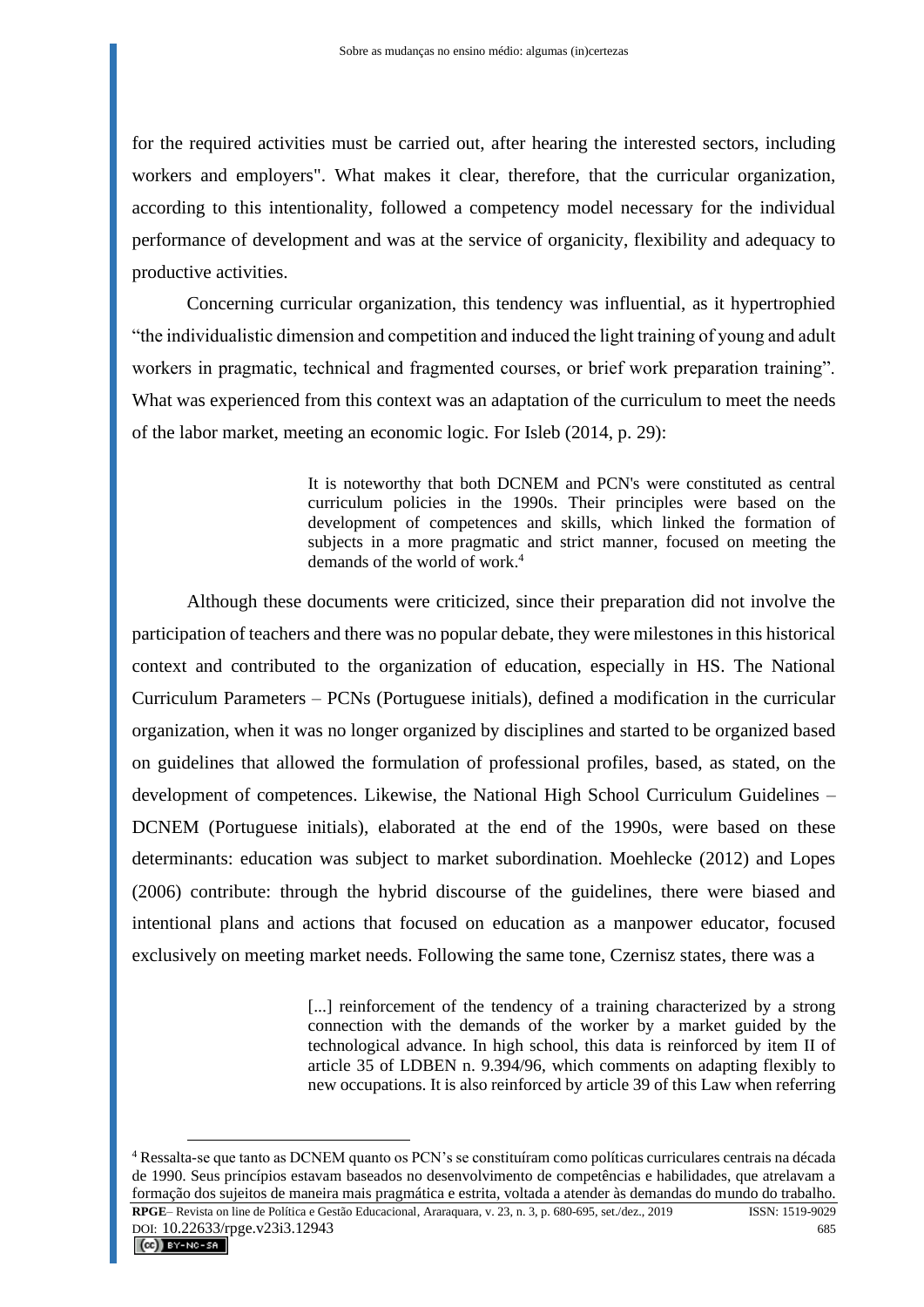to training that includes work, science and technology as a way to be linked to productive life (CZERNISZ, 2013, p. 264).<sup>5</sup>

Faced with this "model", it was up to the schools to organize their own and differentiated objectives: on the one hand the schools of normal HS, with the curriculum aimed at preparing for higher education or ensuring simple terminality, while, on the other hand, vocational schools, with the responsibility to establish their own curriculum projects, by qualification or area, by subjects or modules, respecting the limit of 30% of the minimum compulsory workload. Considering, besides these, the characteristics of the economy, technological advance and local society.

For Moehlecke (2012, p. 56), during this period many of these documents were "presented to the school community in order to direct the changes deemed necessary at this level of education". These documents, the author continues, "were intended to propagate an unrealistic discourse that HS was "for life" with a curriculum centered on general education". Corroborating, Lopes (2006) states that the real intention of the reform was to increase enrollment rates and ensure the formation of subjects with skills and competences, essential in life and work.

In the government of President Luiz Inacio Lula da Silva, these new proposals encouraged the repeal of the old decree, resulting in the creation of Decree nº 5.154, of July 23, 2004, which started to unify professionalizing HS to normal HS. The decree pointed to the perspective of integrated education between the contents of general education and vocational training, which, in the idealists' view, would mean the first step towards a unitary education project. Intrinsic to this movement was the project of integral human formation, based above all on an integrated curriculum conception in an attempt to overcome the historical duality experienced by HS.

This new legislation also indicated three forms of articulation between technical vocational education at secondary level and secondary education: integrated, concomitant and subsequent. For Costa (2013), these Brazilian educational policies have created, in recent decades, a favorable context for the consolidation of enrollment in the last stage of basic education in the state public schools and,

**RPGE**– Revista on line de Política e Gestão Educacional, Araraquara, v. 23, n. 3, p. 680-695, set./dez., 2019 ISSN: 1519-9029 DOI: 10.22633/rpge.v23i3.12943 686<br> **CC**) EY-NO-SA

<sup>5</sup> [...] reforço à tendência de uma formação caracterizada por forte vinculação com os requisitos exigidos do trabalhador por um mercado norteado pelo avanço tecnológico. No ensino médio, esse dado é reforçado pelo inciso II do artigo 35 da LDBEN n. 9.394/96, que comenta a adaptação com flexibilidade às novas ocupações. É reforçado também pelo artigo 39 desta Lei ao se referir à formação que contempla o trabalho, a ciência e a tecnologia como forma de se vincular à vida produtiva (CZERNISZ, 2013, p. 264).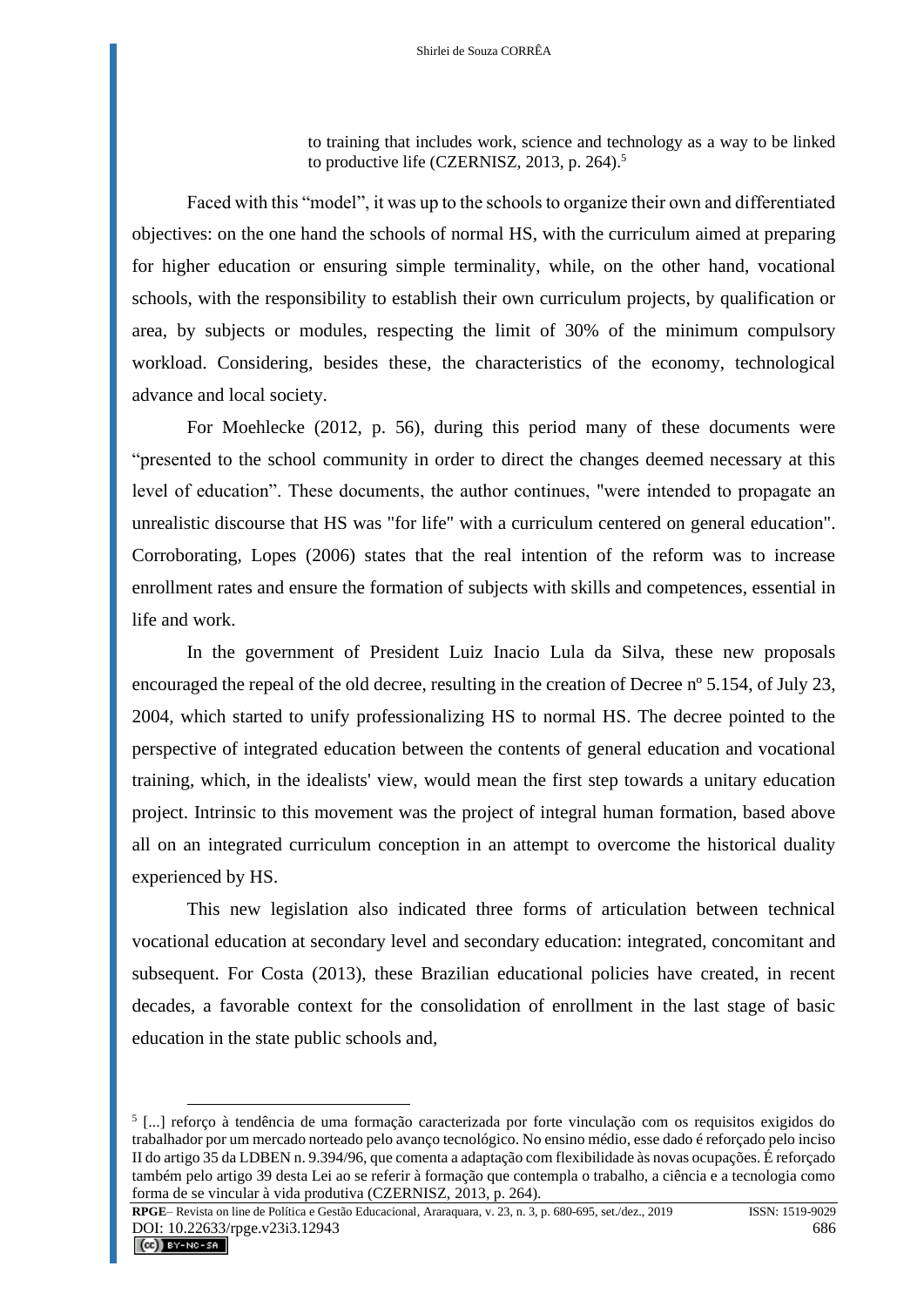A new reality in middle school: workers now have as their main alternative non-vocational training. Decree nº 2.208/97 amends the dual proposal, with middle school of general education now also for those who live from work. Non-vocational high school is no longer exclusive to the bourgeoisie and vocational school for workers (COSTA, 2013, p. 191).<sup>6</sup>

Moehlecke (2012), when doing another analysis, states that the promise that was implicit in the documents that dealt with HS and had as its theme the integration of studies, was a forged action for improvement, as it still continued in favor of neoliberal conditions. In charge of education systems and networks, this integration between the types of HS generated some implications that responded, as stated, to the neoliberal context established in the 1990s in the country and in the world, resulting in partnerships with the private sectors, pilot programs, and the secondization of education to the detriment of legal and market demands.

Although, as the author states, this project did not break with neoliberal conceptions (and it is said that this was not even its main objective), much progress has been made from this decree. The question of funding, when the HS came to be covered by the National Fund for the Financing of Basic Education – FUNDEB (Portuguese initials), was one of the important changes that underpinned a series of other actions that were triggered over the following years. Among them, the Program for the integration of Vocational Education with Education of Youth and Adults; the Brazil Professionalized Program, which encourages vocational education in public schools; the establishment of the Innovative High School Program and the encouragement of state education networks to create innovative curriculum initiatives, among others, were actions aimed at diversifying opportunities, especially considering the need experienced at the time to increase enrollment in HS .

These actions marked the beginning of a new time for the Brazilian HS, which, although serving the neoliberal ideals (LOPES, 2006; MOELECKE, 2012), began to consider the project of integral human formation through unitary education, aiming to articulate education and work, as expressed in the new DCNEM, which started from this conception, having as its central theme the curriculum issue, to defend another dynamic to this which is the last stage of basic education, seeking, through different forms of curriculum organization, the resignification of school knowledge so that they were able to check quality and extend the permanence of young people in school. The role of the HS, according to the documents,

<sup>6</sup> Uma nova realidade da escola média: os trabalhadores passam a ter como principal alternativa uma formação não profissionalizante. O Decreto nº 2.208/97 altera a proposta dual, com escola média de educação geral agora também para os que vivem do trabalho. O ensino médio não profissionalizante deixou de ser exclusividade da burguesia e a escola profissional somente para os trabalhadores (COSTA, 2013, p. 191).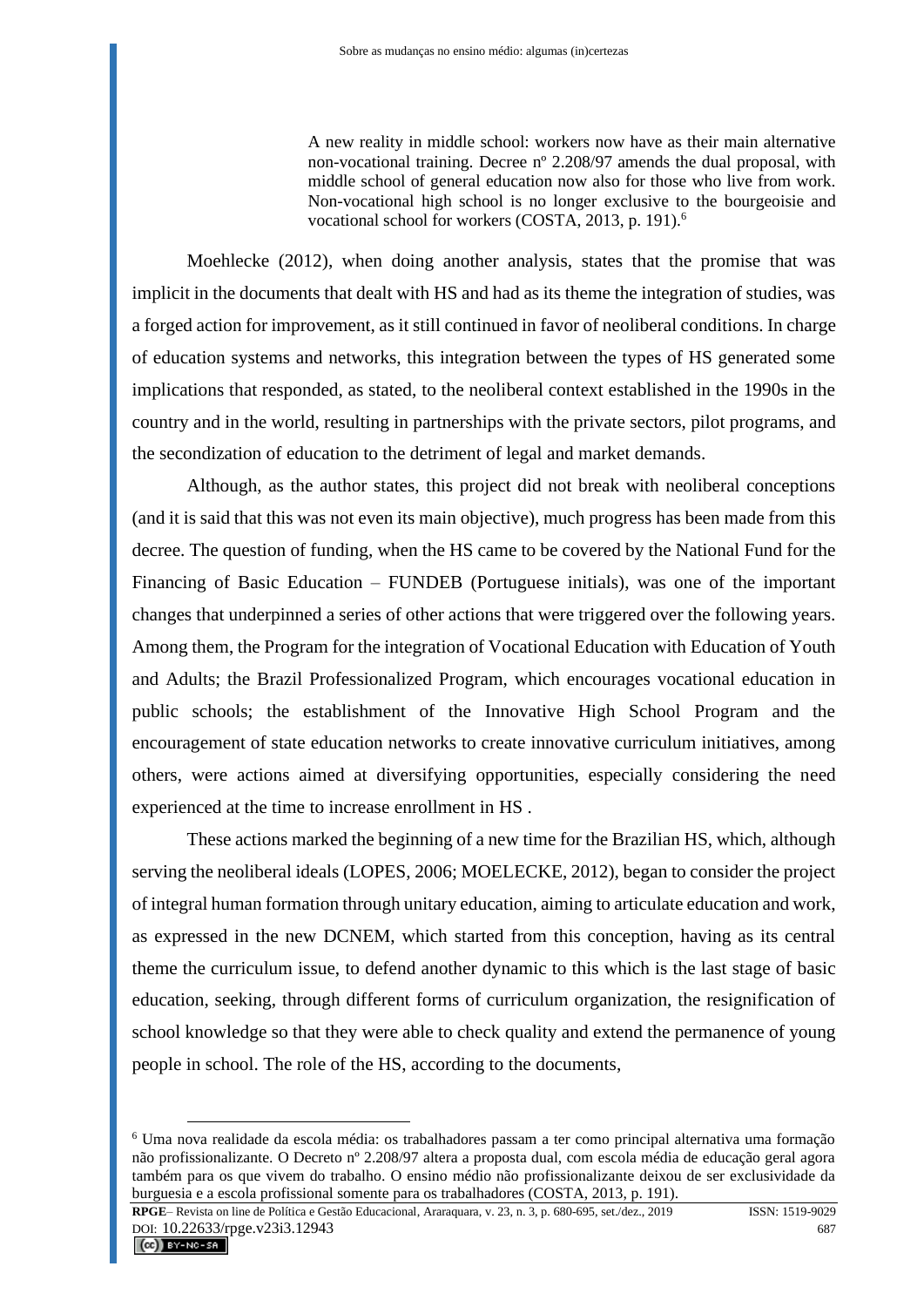[...] goes beyond vocational training, reaches the construction of citizenship. We need to offer our young people new cultural perspectives so that they can expand their horizons and endow them with intellectual autonomy, ensuring their access to historically accumulated knowledge and the collective production of new knowledge, without losing sight of the fact that education is also, largely a key to the exercise of other social rights (DCNEM, 2010, p.  $145$ ).<sup>7</sup>

However, these actions, although recognized as an effort to try to give other characteristics to HS, were not able to reverse the historical problem experienced: the numbers indicate that, even after these new promises of a new HS, combined with the proposed actions from of educational programs and actions that were based on integral human formation, evolution has not been able to modify the low and persistent index of students' permanence in HS, thus denouncing that something is wrong, either in structure or organization of the current HS (GRIKE, 2016).

#### **The latest changes: a new HS(?)**

Recognizing this scenario, in which the HS presented with low and persistent rates, as well as the need to modify it, a Special Committee to promote studies and propositions for the reformulation of the HS - CEENSI, of the Chamber of Deputies, created the Bill (PL, Portuguese initials) nº 6.840/2013 with the purpose of proposing changes to the structure of the current HS.

Since then, debates about improvement actions for this, which is the last stage of Brazilian base education, have been heated. On the one hand, its defenders, who propose a modified HS, especially in its structure. Arguing that the current curriculum is "outdated, extremely loaded, over-content, formal, standardized, with many compulsory subjects in a dynamic that does not recognize individual and geographical differences of students", the project rapporteurs propose amendments to the National Education Guidelines and Bases - LDB to ensure the organization of HS curricula by subject areas. On the other hand, those who criticize and deny the actions proposed by the Commission, presented in the form of PL 6.840/2013.

**RPGE**– Revista on line de Política e Gestão Educacional, Araraquara, v. 23, n. 3, p. 680-695, set./dez., 2019 ISSN: 1519-9029 DOI: 10.22633/rpge.v23i3.12943 688

<sup>&</sup>lt;sup>7</sup>[...] vai além da formação profissional, atinge a construção da cidadania. É preciso oferecer a nossos jovens novas perspectivas culturais para que possam expandir seus horizontes e dotá-los de autonomia intelectual, assegurandolhes o acesso ao conhecimento historicamente acumulado e à produção coletiva de novos conhecimentos, sem perder de vista que a educação também é, em grande medida, uma chave para o exercício dos demais direitos sociais (DCNEM, 2010, p. 145).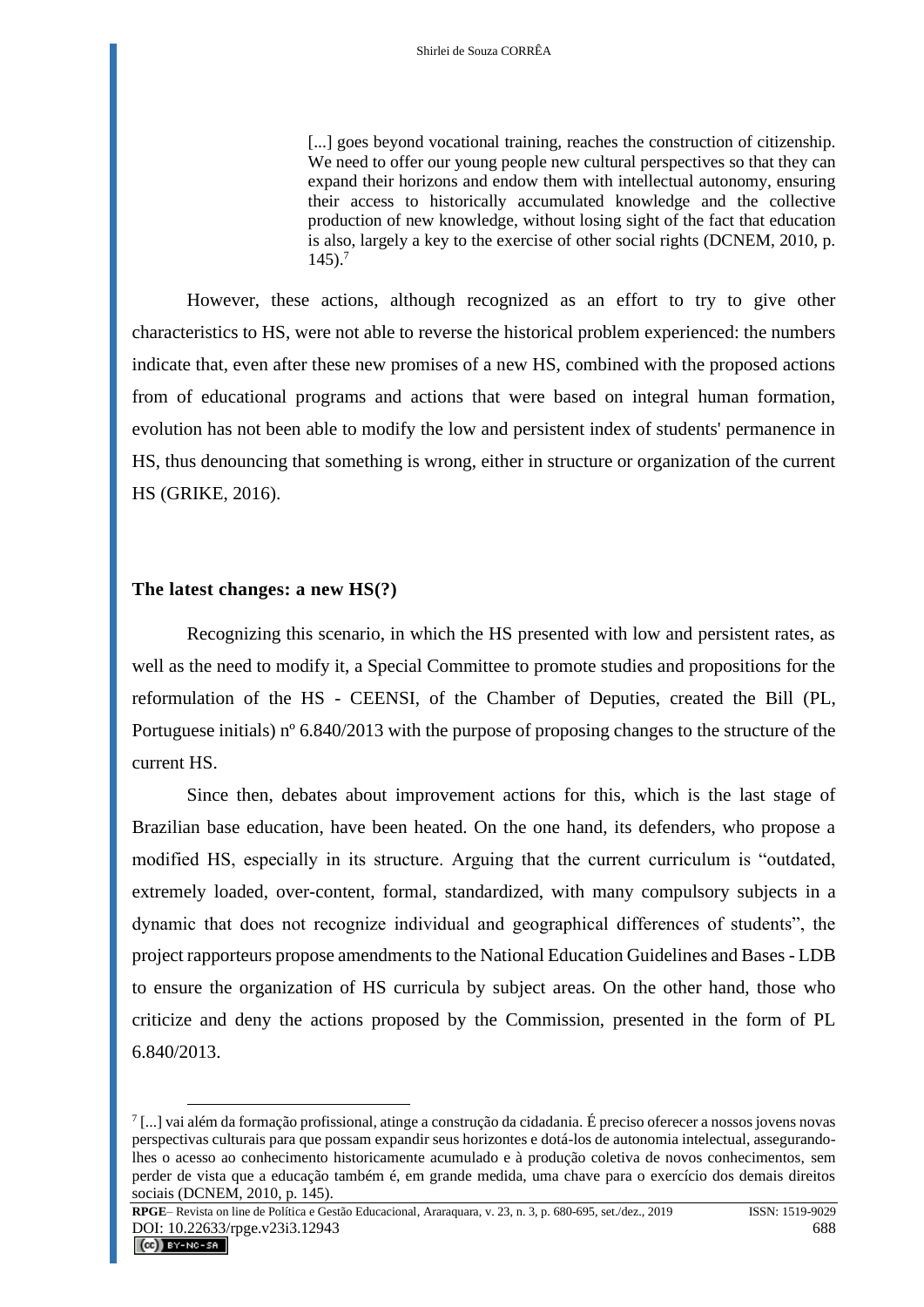These criticisms generated important contrary movements (SAVIANI, 2016) to the proposed actions. One of the most important was created from the meeting of the main entities related to education in the country (ANPED - National Association of Graduate Studies and Research in Education, ANFOPE - National Association for the Training of Education Professionals and ANPAE - National Association of Policy and Administration of Education) and resulted in the group National Movement in Defense of High School, created in early 2014, in Paraná, represented by a group of specialists from the Federal University of this state. This group stated, in a public document, contrary to the proposal:

> [...] the proposition of formative options in student choice emphases reinforces the fragmentation and hierarchy of school knowledge that DCNEM has managed to face. PL 6.840/2013 retakes the curriculum model of the times of the military dictatorship, with an efficiency and market bias. Organizing with emphases choice for one area or another contravenes both the Federal Constitution and the LDB, which ensure the full development of the student and the common formation as a right.<sup>8</sup>

However, the approval of MP nº 746 in the second half of 2016 ignored these actions and the discussions around the proposals, which further intensified the wave of criticism. Other demonstrations were held: specialists discussing HS and/or curricular issues, such as Silva and Krackvitz (2016), Saviani (2016), Frigotto (2016), expressed their opinion, contrary to the actions of the new government<sup>9</sup>, while the students were protesting when they occupied school headquarters, impeding the functioning and continuity of the classes, supported, in some circumstances, by parents and teachers.

Criticisms surrounding the changes in HS that were aimed at curriculum modifications and the increased length of student retention in school continued and were inflated as a result of this authoritarian, undemocratic movement (SAVIANI, 2016). The National Education Forum, contrary to the action, commented through a technical note:

> We understand that a broad and effective transformation in high school and in Brazilian education will not happen in the drowning and cannot ignore movements that already have proposals built for the improvement of high school and education as a whole. There is no hasty and illegitimate measure capable of guaranteeing the right to quality education for the students, which

**RPGE**– Revista on line de Política e Gestão Educacional, Araraquara, v. 23, n. 3, p. 680-695, set./dez., 2019 ISSN: 1519-9029 DOI: 10.22633/rpge.v23i3.12943 689<br> **CC** EY-NC-SA

<sup>8</sup> [...] a proposição de opções formativas em ênfases de escolha dos estudantes reforça a fragmentação e hierarquia do conhecimento escolar que as DCNEM lograram enfrentar. O PL nº 6.840/2013 retoma o modelo curricular dos tempos da ditadura militar, de viés eficienticista e mercadológico. A organização com ênfases de escolha para uma ou outra área contraria tanto a Constituição Federal quanto a LDB que asseguram o desenvolvimento pleno do educando e a formação comum como direito.

<sup>9</sup> The MP was launched in a period of extreme instability for the country's political and economic scenario, following the impeachment of Dilma Rousseff and the beginning of Michel Temer office.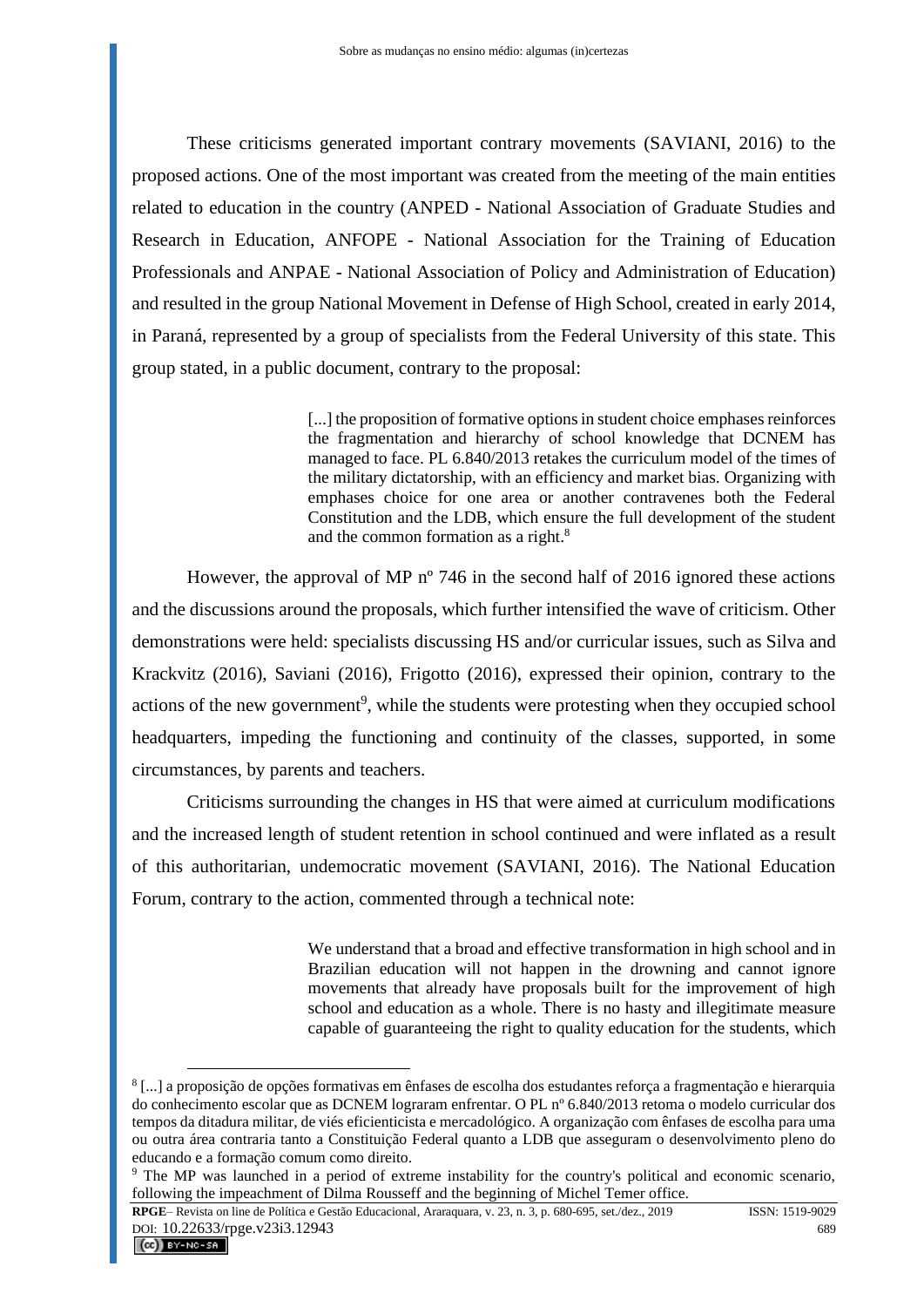is why our position is for the withdrawal of the provisional measure and that the discussion be forwarded in other terms and instruments, including the National Congress, also pressured and disrespected by the government's accommodation, which did not propose to guarantee neither time nor space nor the participation of civil society for the qualified and responsible debate that is required for dealing with matters so dear to the Brazilian people, namely the education of our youth (BRASIL,  $2016$ , p.  $03$ )<sup>10</sup>

By interrupting the discussions proposed in PL 6.840/2013 and preventing community participation, as expressed by the FNE note, the MP brought a series of changes to the Brazilian HS. The main one refers to its explicit power, since it is an instrument with the force of law, which when adopted by the President of the Republic, in cases of relevance and urgency, produces immediate effects. And, as already announced, the MP fulfilled its legal function and paved the way for the approval of Law nº 13415/2017.

With the approval of this Law, changes in HS, both in the organization and functioning, since the curriculum structuring and the students' permanence have been defended by the government on the premise that this current model needs to be changed, to have reduced the number of compulsory subjects and guarantee students the choice of different degrees, including professional or technical.

Based on this premise and implementing the change plan for HS, MEC (Ministry of Education, Portuguese initials) issued a public notice at the end of 2016 to implement the new proposal in some state schools. In this regard, we consider the observations of Saviani (2016) and Silva (2016). For the first author, this new model serves as a "showcase" since it has only a few schools selected to participate in these changes. In addressing the issue of investment, the author problematizes the fact of the approval of PEC (Constitutional Amendment Project, Portuguese initials) 241/2017 and the limitation of investments: what democratic conditions are these, if some schools will benefit over others? For the actor, this model implemented by Law nº 13415/2017, may bring greater scope for action and/or partnerships of the private sectors, especially in the operationalization of training itineraries and the provision of vocational training - since infrastructure conditions are precarious in some Brazilian schools.

**RPGE**– Revista on line de Política e Gestão Educacional, Araraquara, v. 23, n. 3, p. 680-695, set./dez., 2019 ISSN: 1519-9029 DOI:  $10.22633$ /rpge.v23i3.12943 690

<sup>&</sup>lt;sup>10</sup> Compreendemos que uma ampla e efetiva transformação no ensino médio e na educação brasileira não se dará no afogadilho e não pode ignorar movimentos que já tem propostas construídas para a melhoria do ensino médio e da educação como um todo. Não existe medida precipitada, apressada e ilegítima que seja capaz de garantir o direito à educação de qualidade aos(às) estudantes, razões pelas quais nossa posição é pela retirada da medida provisória e que a discussão seja encaminhada em outros termos e instrumentos, inclusive no congresso nacional, também pressionado e desrespeitado pelo açodamento do governo, que não se propôs garantir nem tempo nem espaço nem participação da sociedade civil para o debate qualificado e responsável que é requerido para o trato de matéria tão cara ao povo brasileiro, a saber, a educação de nossa juventude (BRASIL, 2016, p. 03)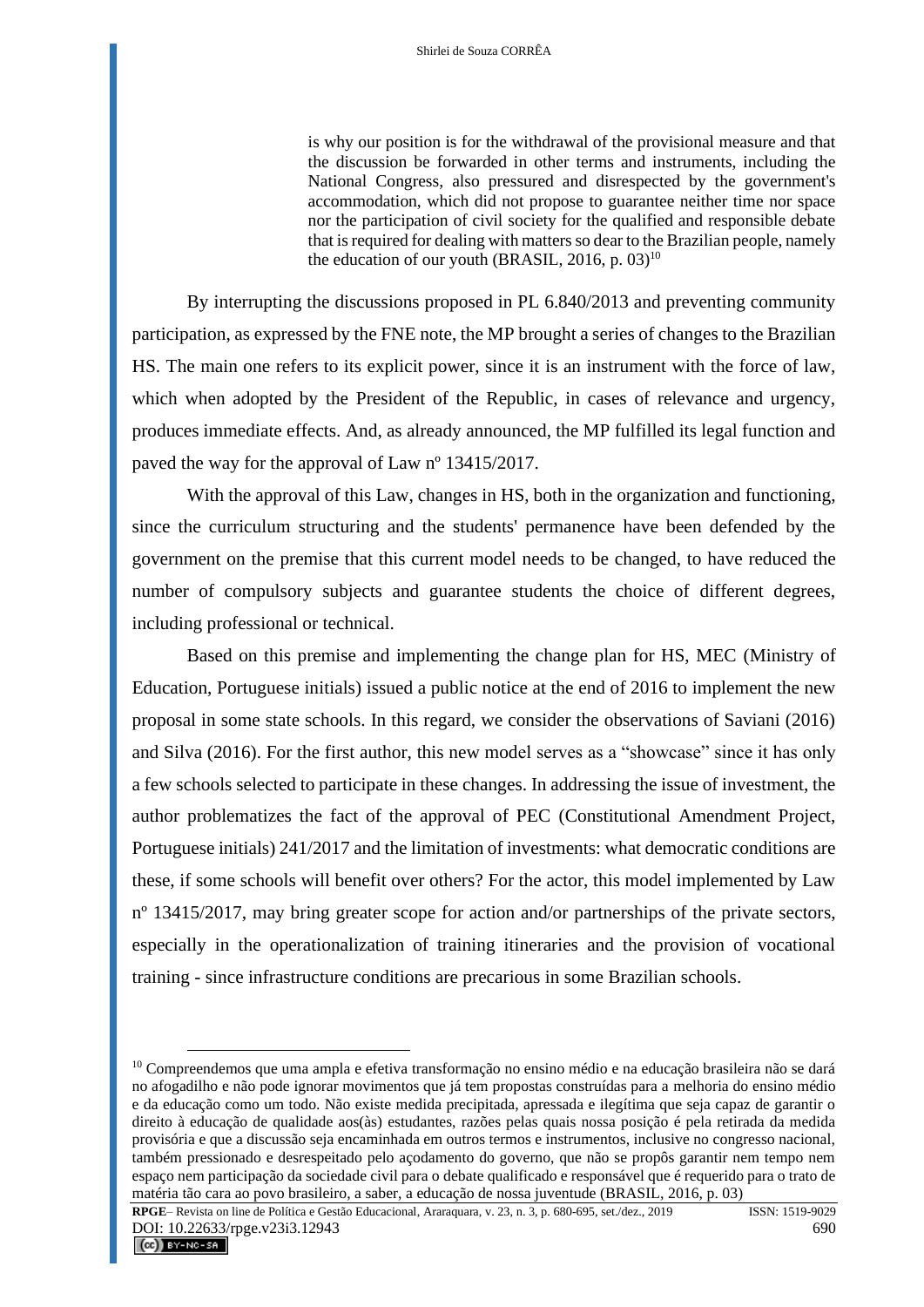However, given this proposal, there are many criticisms that comprise these formative itineraries. For Silva this movement will set precedents for an "indiscriminate and equally precarious form of technical-vocational training accentuated by privatization through partnerships" (SILVA, 2016, p. 7). This would lead, for Saviani (2016), to a setback to dictatorial times, when the vast majority of young people were removed from higher education and taken by the movement of generalized professionalization. Thus, establishing two distinct movements for (the same?) HS: one responding to the demand for labor formation characteristic of neoliberalism and its consequences for the trajectory of HS (PINTO, 2002), and another preparing for "accession" to higher education - which would be embraced by private schools as a lucrative business - not unlike what we have already seen.

In considering this set of proposals in practice, based on Ball (1994) and his studies on the policy analysis cycle. For the author it is from the written text that politics is constituted, and "the answers to these texts have real consequences. These consequences are experienced within the third context, the context of practice" (MAINARDES, 2006, p. 53). Considering that the text proposes, however, does not dominate the practice, we understand that readers and/or interpreters are not neutral, they are drenched in stories, beliefs, wills, desires and needs. In the words of this author, quoted by Mainardes (2006, p. 53),

> Policies will be interpreted differently since stories, experiences, values, purposes and interests are diverse. The point is that the authors of political texts cannot control the meanings of their texts. Parts may be rejected, selected, ignored, deliberately misunderstood, replicas may be superficial, etc. Also, interpretation is a matter of dispute. $11$

In the midst of this discussion, focusing on the new HS, this is an issue that, despite recognizing its possibility, we cannot yet discuss. The actions and reactions of the written text put into practice are still impossible to analyze, given the prematurity of events. What we know, based on the theories of some authors, is that the officially determined curricular organization will suffer interference in practice. Since the formal or official curriculum, determined by a political-administrative decision, is in the hands of the teachers who will shape them and have the final decision in their organization (LOPES, 2006; PACHECO, 2009). Since, for this latter author, "every policy is dependent on formal and informal rules strongly internalized at the

**RPGE**– Revista on line de Política e Gestão Educacional, Araraquara, v. 23, n. 3, p. 680-695, set./dez., 2019 ISSN: 1519-9029 DOI: 10.22633/rpge.v23i3.12943 691<br> **CC** EXPRESS

<sup>&</sup>lt;sup>11</sup> Políticas serão interpretadas diferentemente uma vez que histórias, experiências, valores, propósitos e interesses são diversos. A questão é que os autores dos textos políticos não podem controlar os significados de seus textos. Partes podem ser rejeitadas, selecionadas, ignoradas, deliberadamente mal-entendidas, réplicas podem ser superficiais etc. Além disso, interpretação é uma questão de disputa.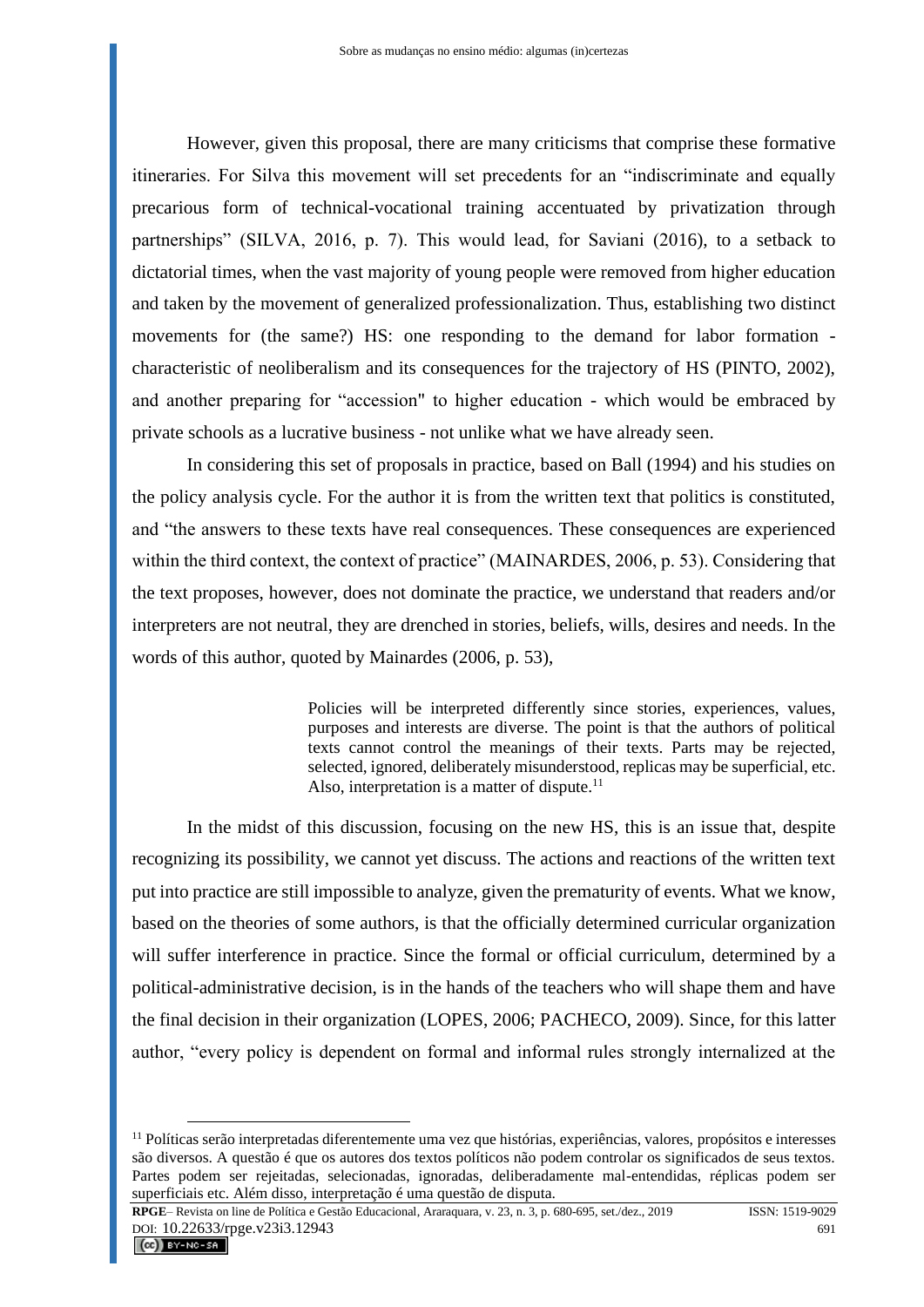various levels of decision" (p. 67). This statement is in line with the curriculum policies for HS, which has been undergoing changes, responding to various interests.

Formal rules may even direct actions and guide some practical proposals, however, it is from the informal rules that the policy adapts to the lived reality, is conditioned. For we know that policies express movement and are understood far from a linear and systematized perspective, but rather from a diverse and conflict oriented one - which is closely related to the context of practice, experienced in daily school life.

#### **Considerations**

In the case of Brazilian MS, there are many discourses, as we have seen in the discussions on the subject, that propose, from this new model, significant changes to reverse the current situation. The need for a reform - broadly understood - to change the educational structure (YOUNG, 2007) is unquestionable, especially if we accept the premise that "this is not simply a response to change, but a requirement of the set of reforms that put pressure on the school institution" (PACHECO, 2005, p. 149).

In the Brazilian case, the reformist wave (SANTOS, 2007) experienced after the 1990s (although marked by previous episodes, mainly as the movements of escolanovismo at the beginning of the last century) gained space in the educational context, especially in the context of HS, having as reference the new LDB. With changes in their amendments, influenced by extra-educational issues and directly reflecting the organization of the curriculum, announcements of new directions for HS, albeit marked by failure, became constant. From these announcements, new and different conditions were applied to the discussions that had in the curriculum the centrality of the reforms. Above all, when the understanding given to the curriculum, based on Pacheco (2009), is of a broad field of knowledge, centered in time and space, able to pervade power relations, being centered in educational policies.

These new changes in HS, experienced in recent months, can (and tend to this) ensure a reform in the Brazilian educational landscape, imprinting changes in structure and functioning, especially those focused on the curriculum. However, we cannot be sure that these will, in fact, affect teachers' practice and student learning. Since teachers are policy makers or adapters in the context of practice. However, it should be problematized that neither the concept of change nor actions have, in fact, any relation with improvement. The conceptual chasm between curriculum reform and curriculum innovation may, depending on the discourse, place on the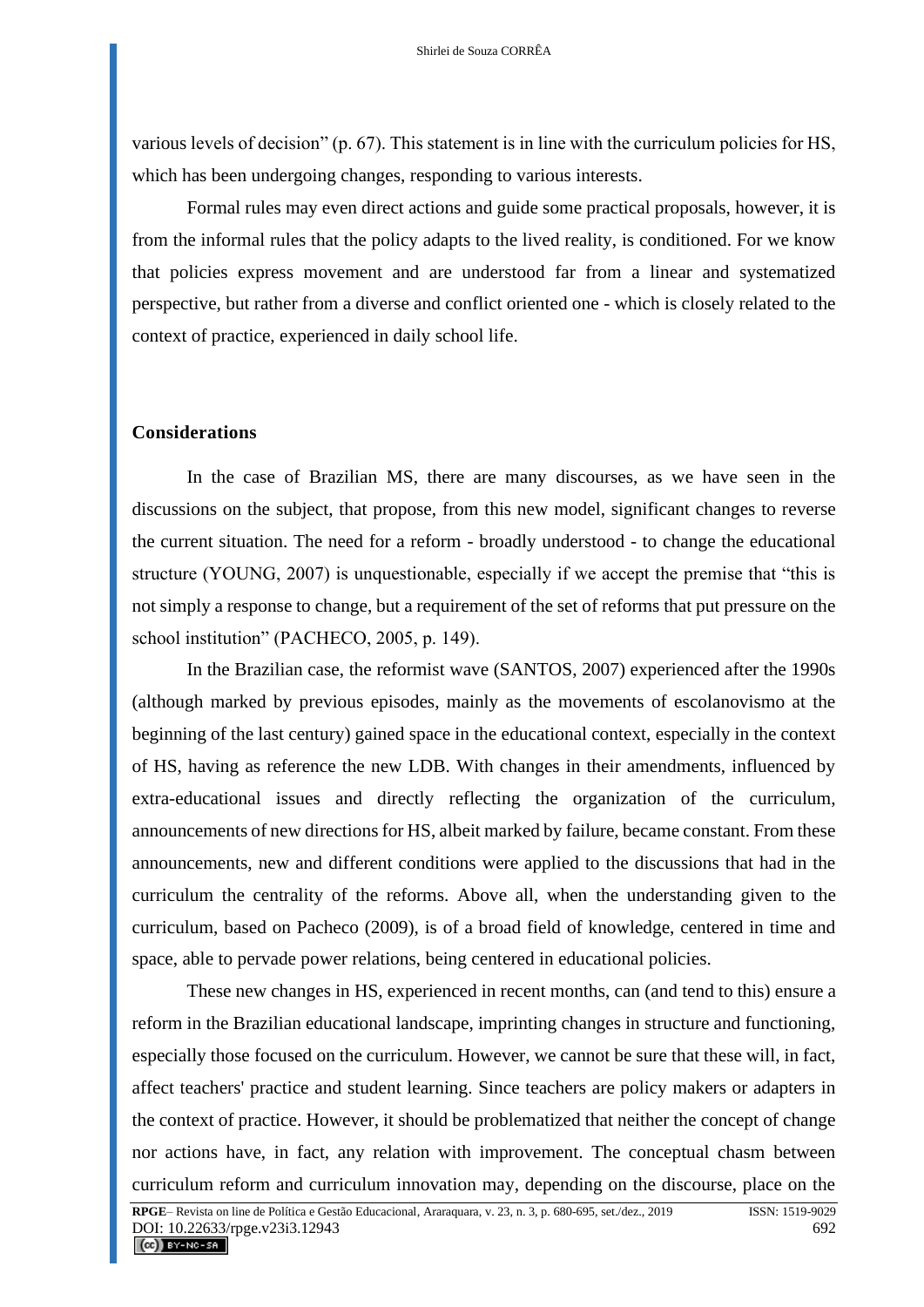teacher the responsibility of being a protagonist; one who in practice must choose to make his praxis different or respond to legally imposed needs. Thus, as stated by Canário (2003), it is up to the teacher to decide whether to be the executor of the proposals or the producer of innovations.

Therefore, given this context in which the current Brazilian HS is, we have uncertainty in the conception of innovation. For, as Goodson (2001, p. 31) states, invention in the context of practice without the support of larger external groups cannot print new patterns that will become curricular traditions over time. For the author, "fundamental change requires the" invention of (new) traditions". Therefore, when thinking about this new HS, especially when put into practice, we can problematize the need to discuss, in addition to organizational and normative changes, the curricular practices developed at school and classroom level - as these will determine and help to answer where does the (new) Brazilian HS actually go.

## **REFERENCES**

BALL, S. J. **Educational reform:** a critical and post-structural approach. Buckingham: Open University Press, 1994.

BOWE, R.; BALL, S.; GOLD, A. **Reforming education & changing schools**: case studies in policy sociology. London: Routledge, 1992.

BRASIL. **Constituição da República Federativa do Brasil de 1988**. Brasília: Senado, 2006.

BRASIL. Congresso Nacional. **Lei no 9.394,** de 20 de dezembro de 1996. Estabelece as Diretrizes e Bases da Educação Nacional. Brasília, 1996. Disponível em: [http://www.planalto.gov.br/ccivil\\_03/leis/l9394.htm.](http://www.planalto.gov.br/ccivil_03/leis/l9394.htm) Acesso em: 15 jun. 2017.

BRASIL. **Decreto no 2.208**, de 17 de abril de 1997. Regulamenta o § 2 º do art. 36 e os arts. 39 a 42 da Lei nº 9.394, de 20 de dezembro de 1996, que estabelece as diretrizes e bases da educação nacional. Disponível em: [http://www.planalto.gov.br/ccivil\\_03/decreto/D2208.htm](http://www.planalto.gov.br/ccivil_03/decreto/D2208.htm) . Acesso em: 04 jan. 2018.

BRASIL. **Decreto no 5.154**, de 23 de julho de 2004. Regulamenta o § 2º do art. 36 e os arts. 39 a 41 da Lei nº 9.394, de 20 de dezembro de 1996, que estabelece as diretrizes e bases da educação nacional, e dá outras providências. Brasília, 1997. Disponível em: http://www.planalto.gov.br/ccivil 03/ ato20042006/2004/decreto/d5154.htm. Acesso em: 15 jun. 2017.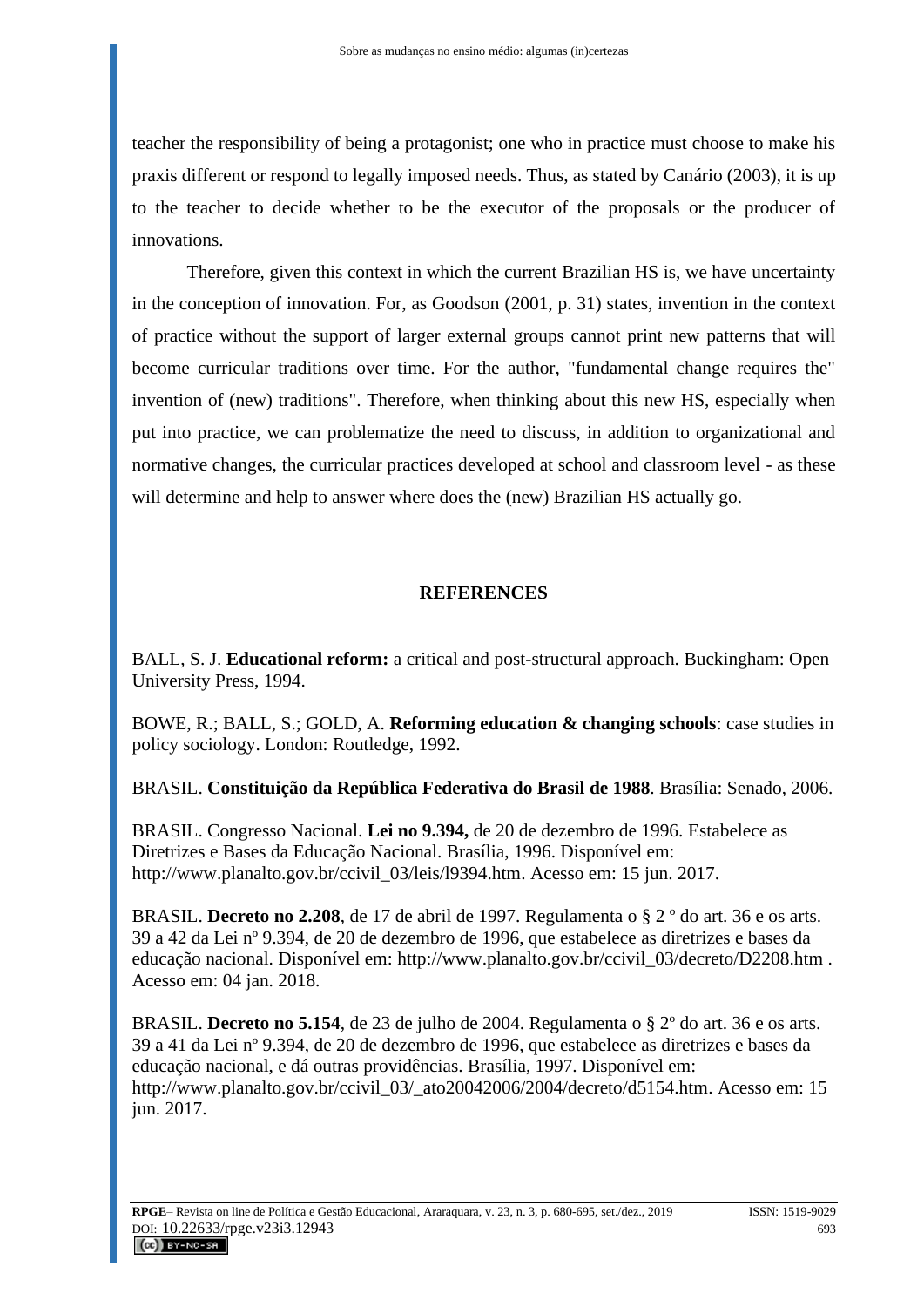# BRASIL. **Projeto de Lei nº 6840** de 2013. Disponível em:

[http://www.camara.gov.br/proposicoesWeb/fichadetramitacao?idProposicao=602570.](http://www.camara.gov.br/proposicoesWeb/fichadetramitacao?idProposicao=602570) Acesso em: 02 abr. 2018.

# BRASIL. 45ª Nota Pública Sobre a Medida Provisória relativa ao ensino médio. **Fórum Nacional de Educação.** 2016. Disponível em

[http://contee.org.br/contee/index.php/2016/09/fne-divulga-nota-contra-a-mp-do-ensino](http://contee.org.br/contee/index.php/2016/09/fne-divulga-nota-contra-a-mp-do-ensino-medio/)[medio/](http://contee.org.br/contee/index.php/2016/09/fne-divulga-nota-contra-a-mp-do-ensino-medio/) Acesso em 13 fev. 2018.

BRASIL. **Lei nº 13415,** de 16 de fevereiro de 2017. Disponível em: [http://www.camara.gov.br/proposicoesWeb/fichadetramitacao?idProposicao=602570.](http://www.camara.gov.br/proposicoesWeb/fichadetramitacao?idProposicao=602570) Acesso em: 30 mar. 2018.

CANÁRIO, R. **O que é a Escola?** Porto: Porto Editora, 2005.

CZERNISZ, E. C. S. As novas diretrizes para o ensino médio e os "antigos" desafios escolares. **Roteiro**, [S.l.], v. 38, n. 2, p. 257-272, jul. 2013. ISSN 2177-6059. Disponível em: [http://editora.unoesc.edu.br/index.php/roteiro/article/view/2348.](http://editora.unoesc.edu.br/index.php/roteiro/article/view/2348) Acesso em: 01 jun. 2017.

COSTA. G. L. M. O ensino médio no Brasil: desafios à matrícula e ao trabalho docente. R. bras. **Est. pedag.,** Brasília, v. 94, n. 236, p. 185-210, jan./abr. 2013.

DEMO, P. **Cidadania menor**: algumas indicações quantitativas de nossa pobreza política. Petrópolis: Vozes, 1997.

FRIGOTTO, G. Possibilidades e desafio na organização do currículo integrado. *In*: FRIGOTTO, G.; CIAVATTA, M.; RAMOS, M. (orgs). **Ensino Médio Integrado**: concepção e contradições. São Paulo: Cortez, 2005.

FRIGOTTO, G. **A reforma do Ensino Médio do (des)governo Temer**. 2016. Disponível em [http://www.anped.org.br/news/reforma-de-ensino-medio-do-des-governo-de-turno-decreta-se](http://www.anped.org.br/news/reforma-de-ensino-medio-do-des-governo-de-turno-decreta-se-uma-escola-para-os-ricos-e-outra)[uma-escola-para-os-ricos-e-outra.](http://www.anped.org.br/news/reforma-de-ensino-medio-do-des-governo-de-turno-decreta-se-uma-escola-para-os-ricos-e-outra) Acesso 30 mar. 2017.

FRIGOTTO, G.; CIAVATTA, M. **A formação do cidadão produtivo**: a cultura de mercado no ensino médio técnico. Brasília. Instituto Nacional de Estudos e Pesquisas Educacionais Anísio Teixeira, 2006. Disponível em: [http://www.publicacoes.inep.gov.br/portal/download/434.](http://www.publicacoes.inep.gov.br/portal/download/434) Acesso em: 03 dez. 2017.

GOODSON, I. **O currículo em mudança**. Porto: Porto Editora, 2001.

GRIKE, F. **Concepções de interdisciplinaridade:** o programa ensino médio inovador. Dissertação (Mestrado em Educação.) – Universidade Federal do Paraná, Faculdade de Educação. Disponível em: [http://repositorio.utfpr.edu.br/jspui/handle/1/1738.](http://repositorio.utfpr.edu.br/jspui/handle/1/1738) Acesso em 22 mar 2017.

ISLEB, V. **O Programa Ensino Médio Inovador e sua relação com os dados de fluxo escolar.** Dissertação (Mestrado em Educação.) – Universidade Federal do Paraná, Faculdade de Educação. 2014. 171 f. Disponível em [http://www.observatoriodoensinomedio.ufpr.br/wp-](http://www.observatoriodoensinomedio.ufpr.br/wp-content/uploads/2014/04/Vivian-Isleb-disserta%C3%A7%C3%A3o-final-2014.pdf)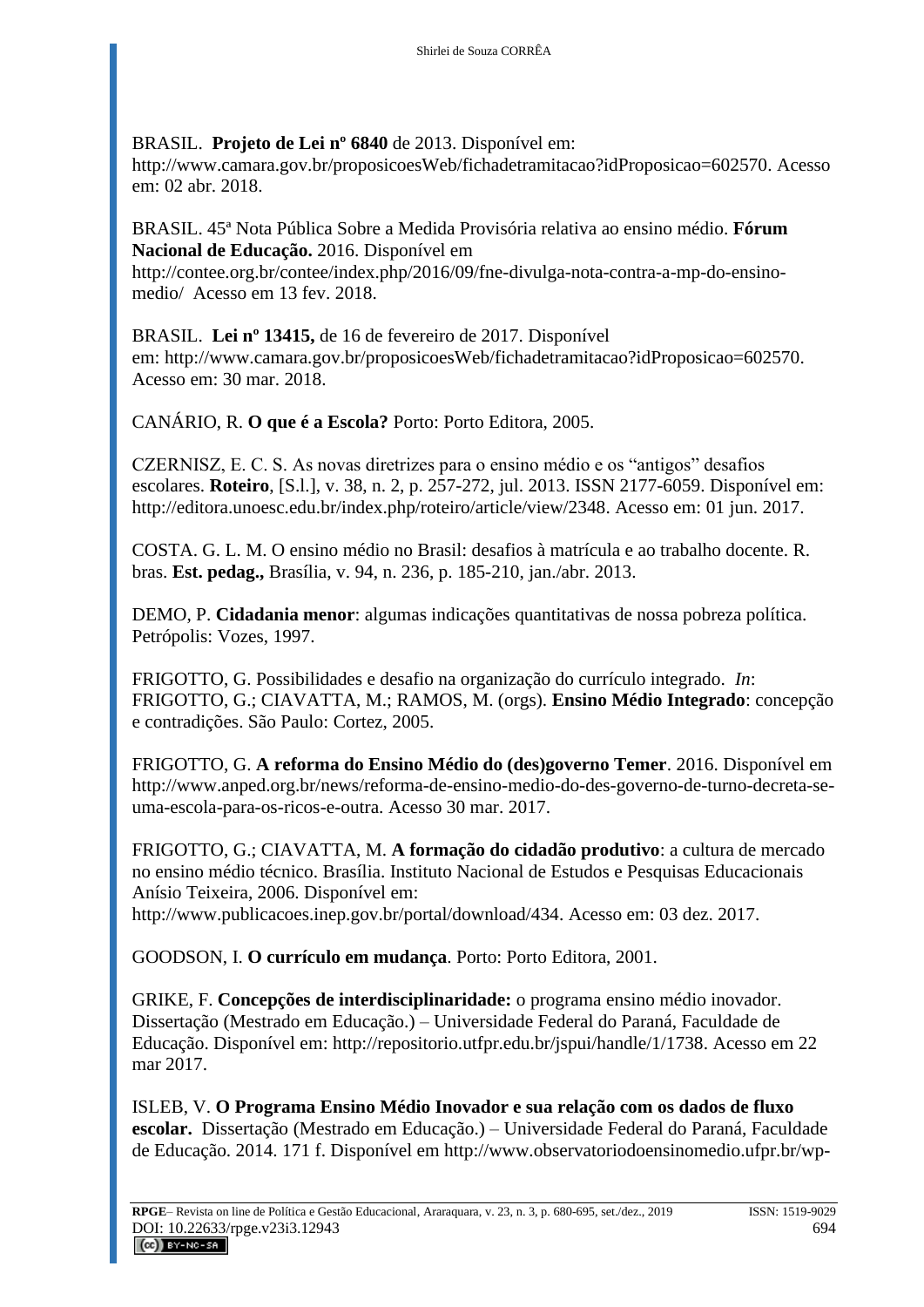[content/uploads/2014/04/Vivian-Isleb-disserta%C3%A7%C3%A3o-final-2014.pdf](http://www.observatoriodoensinomedio.ufpr.br/wp-content/uploads/2014/04/Vivian-Isleb-disserta%C3%A7%C3%A3o-final-2014.pdf) Acesso em 5 abr. 2018.

LOPES, A. C. Discursos nas políticas de currículo. **Currículo sem Fronteiras**, v. 6, n. 2, p. 33-52, julho/dezembro 2006.

MAINARDES, J. Abordagem do ciclo de políticas: uma contribuição para a análise de políticas educacionais. **Educação e Sociedade**. Campinas, v. 27, n. 94, p. 47-69, jan./abr. 2006.

MOEHLECKE, S. O ensino médio e as novas diretrizes curriculares nacionais: entre recorrências e novas inquietações. **Revista Brasileira de Educação**, Rio de Janeiro, v. 17, n. 49, p. 39-50, 2012.

MONTAÑO. C. E. O projeto neoliberal de resposta à "questão social" e a funcionalidade do "terceiro setor". **Lutas Sociais** (PUCSP), PUC - São Paulo, v. 8, p. 53-64, 2001.

MORAIS, L. P. **As políticas públicas de economia solidária (ESOL):** avanços e limites para a inserção sociolaboral dos grupos-problema. 2013. 263 p. Tese (Doutorado) - Universidade Estadual de Campinas, Instituto de Economia, Campinas, SP. Disponível em: [http://www.bibliotecadigital.unicamp.br/document/?code=000905687.](http://www.bibliotecadigital.unicamp.br/document/?code=000905687) Acesso em: 1 abr. 2018.

NASCIMENTO, M. N. Ensino Médio no Brasil: determinações históricas. Publ. **UEPG Ci. Hum., Ci. Soc. Apl., Ling., Letras e Artes**, Ponta Grossa, 15 (1) 77-87, jun. 2007.

PACHECO, J. A. **Políticas Curriculares**: referencias para análise. Porto Alegre: Artmed, 2009.

PINTO, J. M. de R. O Ensino Médio. *In*: OLIVEIRA, Romualdo Portela; ADRIÃO, Theresa. (Org.). **Organização do Ensino no Brasil**. 1 ed. São Paulo: Xamã, p 51-76. 2002

SAVIANI, D. Palestra: **A última do "Ensino Médio**". Evento: Contrarreformas Neoliberais e os caminhos da Esquerda. Disponível em [https://www.youtube.com/watch?v=TnpnRq21Iuc.](https://www.youtube.com/watch?v=TnpnRq21Iuc) Acesso em 15 fev. 2017.

SECRETARIA DE EDUCAÇÃO DE SANTA CATARINA. **Princípios de uma educação integral**. Uma parceria entre a Secretaria de Estado da Educação de Santa Catarina e o instituto Ayrton Senna. Caderno II, 2017. Disponível em [www.sed.sc.gov.br](http://www.sed.sc.gov.br/) Acesso em: 13 abr. 2017.

SILVA, M. R. Políticas educacionais para o Ensino Médio e sua gestão no Brasil contemporâneo. Entrevista. **Dialogia,** São Paulo, n. 23, p. 17-29, jan./jun. 2016. Disponível em [http://www4.uninove.br/ojs/index.php/dialogia/article/viewFile/6504/3198.](http://www4.uninove.br/ojs/index.php/dialogia/article/viewFile/6504/3198) Acesso em: 30 mar. 2018.

SILVA, M. R.; KRAWCZYK, N. Pesquisadoras "conversam" com PL 6.840 de reforma do Ensino Médio. **Carta Capital na Escola**. Opinião. Edição de 21 de julho de 2015. Disponível